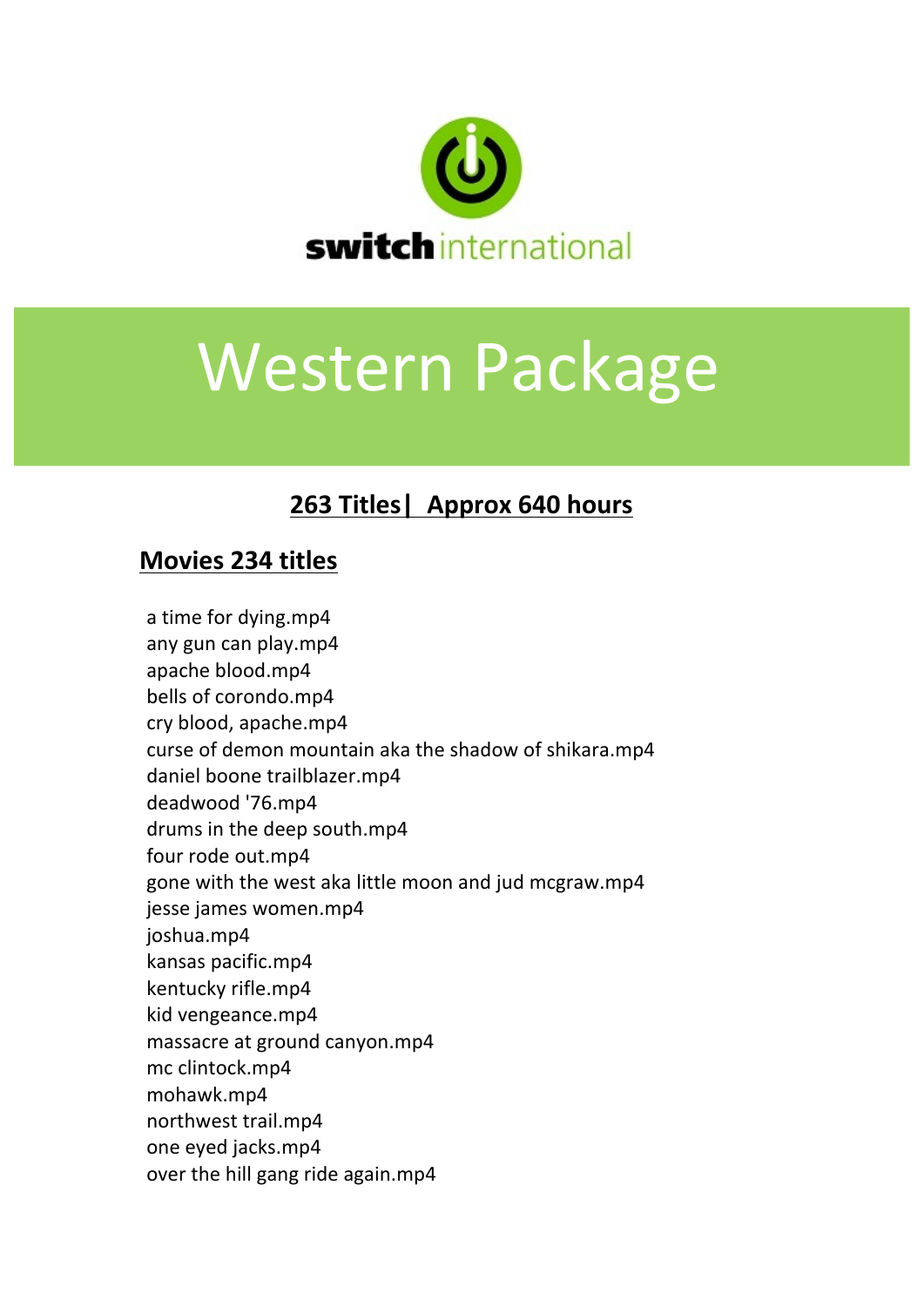over the hill gang.mp4 rage at dawn.mp4 salome where she danced.mp4 savage journey.mp4 the big trees.mp4 the bold cabellero.mp4 the deadly companions.mp4 the desperate mission.mp4 the devil and leroy bassett.mp4 the gattling gun.mp4 the gun and the pulpit.mp4 the hanged man.mp4 the proud and the damned.mp4 the proud rebel.mp4 the young land.mp4 wackiest wagon train in the west.mp4 yuma.mp4 3 bullets for ringo.mp4 boot hill.mp4 china 9 liberty 37.mp4 dead aim.mp4 dead for a dollar.mp4 dead men dont make shadows.mp4 death rides a horse.mp4 django kill.mp4 fistful of lead.mp4 gods gun.mp4 it can be done amigo.mp4 jory.mp4 the deserter.mp4 this man cant die.mp4 trinity and sartana.mp4 whit commanche.mp4 a man's land.mp4 across the plains.mp4 alias the badman.mp4 arizona round-up.mp4 battles of chief pontiac.mp4 bells of san fenando.mp4 below the border.mp4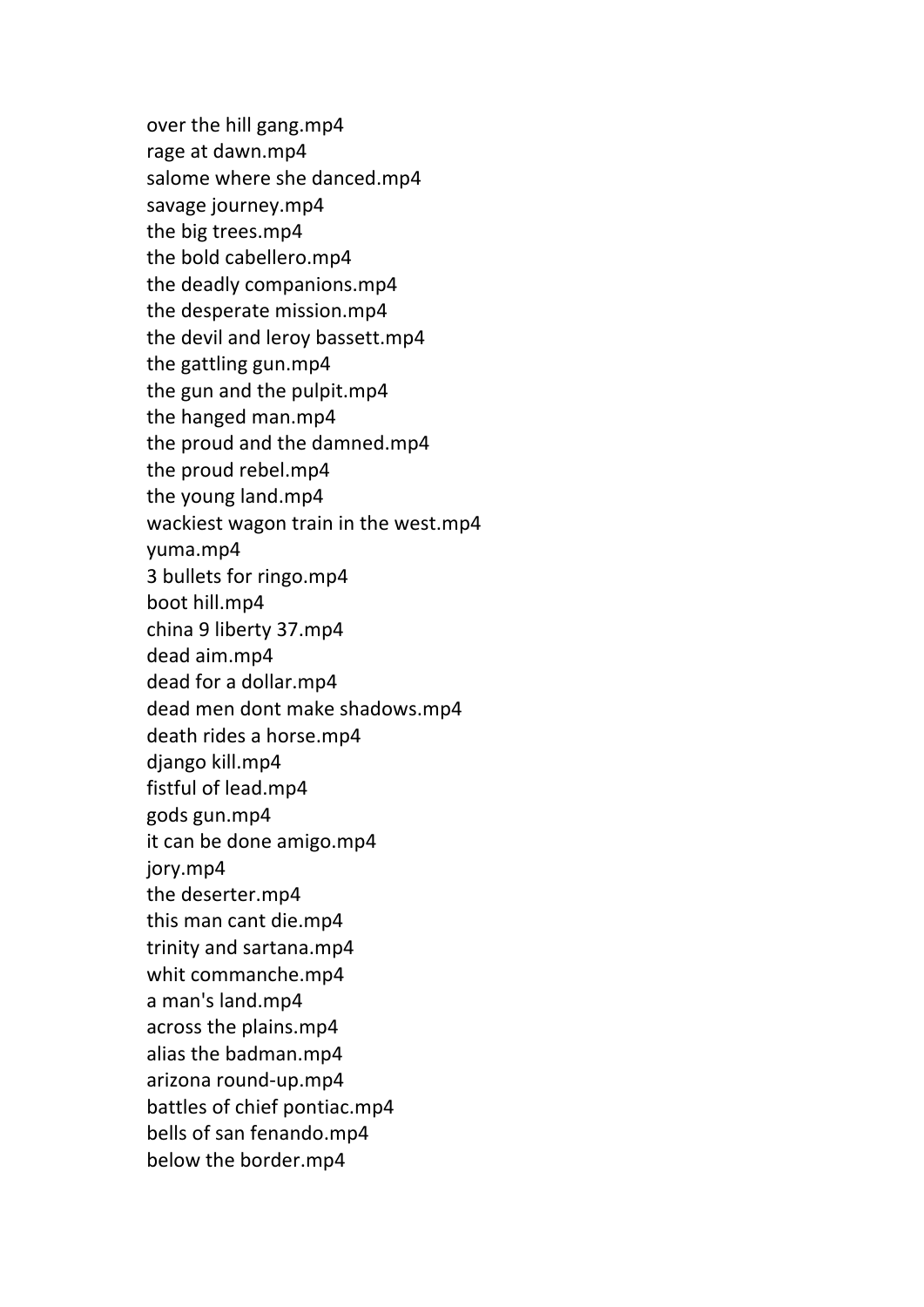between fightin men.mp4 between men.mp4 billy the kid fugitive of the plains.mp4 billy the kid in texas.mp4 billy the kid trapped.mp4 billy the kid wanted.mp4 billy the kid's gun justice.mp4 billy the kid's range war.mp4 blazing justice.mp4 boot hill bandits.mp4 boothill brigade.mp4 border cabellero.mp4 border devils.mp4 border phantom.mp4 boss of rawhide.mp4 brand of the outlaws.mp4 branded men.mp4 brothers of the west.mp4 buckskin frontier.mp4 bullets and saddles.mp4 call of the forest.mp4 cattle stampede.mp4 cavalcade of the west.mp4 clearing the range.mp4 code of the fearless.mp4 come on cowboys.mp4 coyote trails.mp4 dawn on the great divide.mp4 dead or alive.mp4 death rides the range.mp4 death valley.mp4 devil riders.mp4 drum taps.mp4 dynamite ranch.mp4 fast bullets.mp4 feud of the range.mp4 feud of the trail.mp4 fightin mad.mp4 forbidden trails.mp4 frontier days.mp4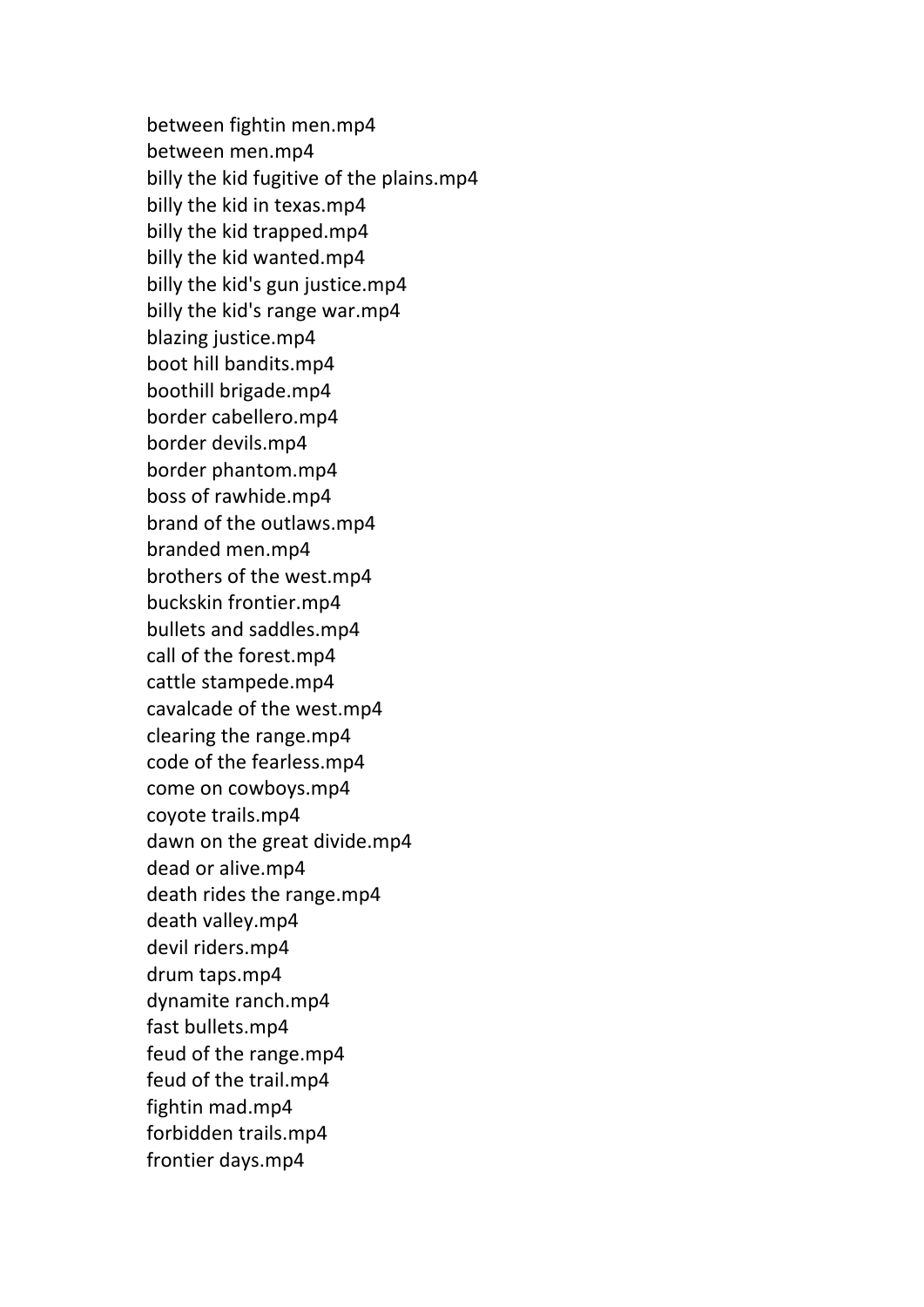frontier justice.mp4 frontier outlaws.mp4 frontier pony express.mp4 frontier scout.mp4 frontier town.mp4 fugitive of the plains.mp4 fugitive valley.mp4 gangsters den.mp4 ghost patrol.mp4 ghost town gold.mp4 ghost town law.mp4 git along little doggie.mp4 grand canyon trail.mp4 gun lords of stirrup basin.mp4 guns in the dark.mp4 hands across the border.mp4 heart of the rockies.mp4 hidden valley.mp4 high lonesome.mp4 his brothers ghost.mp4 hittin' the trail.mp4 homesteaders of paradise valley.mp4 i killed wild bill hickok.mp4 idaho kid.mp4 idaho.mp4 jesse james at bay.mp4 king of the cowboys.mp4 last of the warrens.mp4 law and lawless.mp4 law of the rio grande.mp4 law of vengence.mp4 lawless range.mp4 lightnin bill carson.mp4 loaded pistols.mp4 lost ranch.mp4 my outlaw brother.mp4 mystery ranch.mp4 neath the arizona skies.mp4 no mans range.mp4 north of arizona.mp4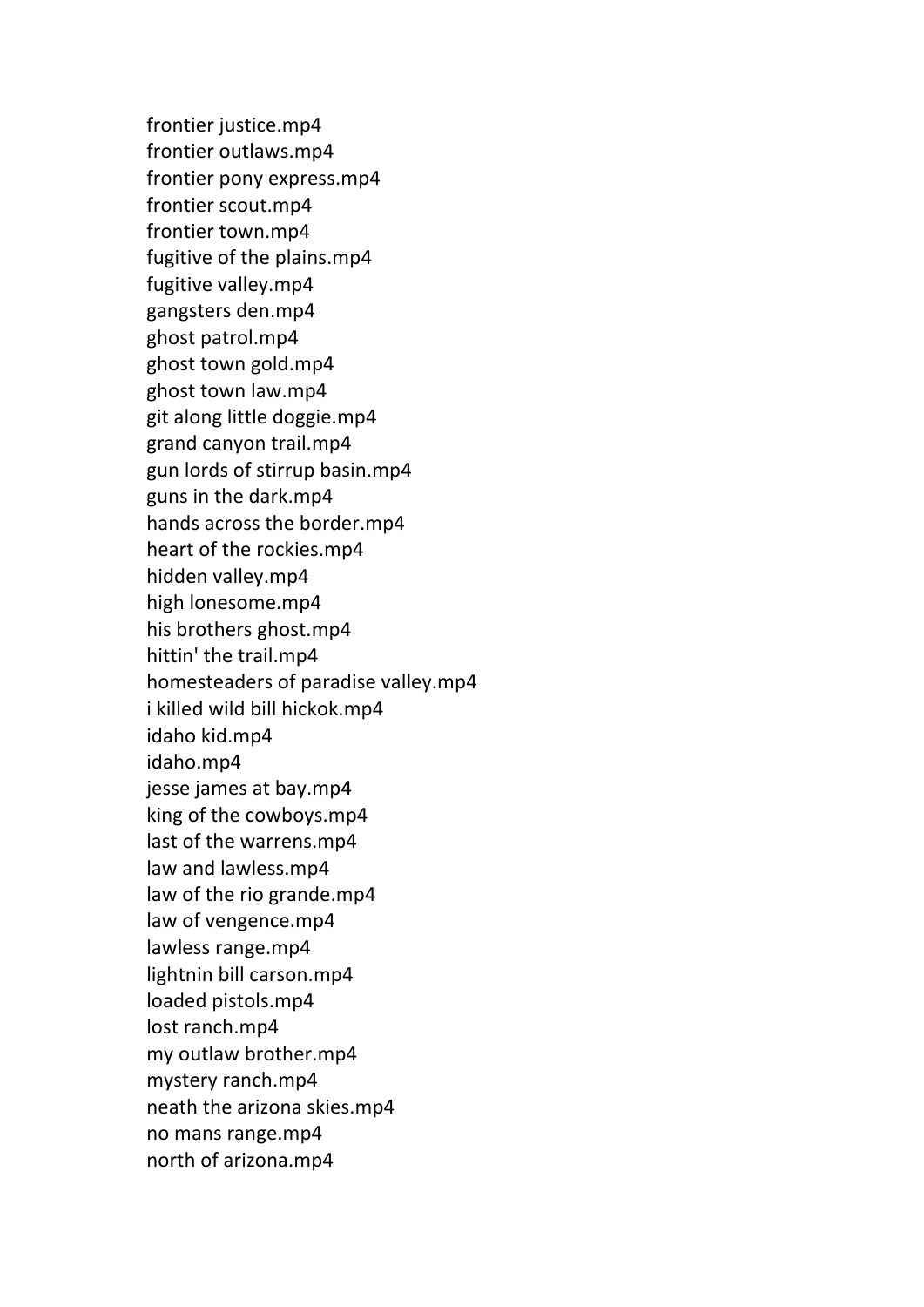oath of vengeance.mp4 oh, susanna!.mp4 oklohoma terror.mp4 on the great white trail.mp4 on the old spanish trail.mp4 panhandle trail aka the mysterious rider.mp4 parl avenue logger.mp4 raiders of old california.mp4 raiders of red gap.mp4 red river valley.mp4 renegade girl.mp4 ride ranger ride.mp4 riders of the sage.mp4 ridin' down the canyon.mp4 ridin' the cherokee trail.mp4 roamin' wild.mp4 roarin' guns.mp4 roarin' lead.mp4 roaring six guns.mp4 roll on texas moon.mp4 romance on the range.mp4 rustlers hideout.mp4 saga of death valley.mp4 sheriff of sage valley.mp4 six shootin' sheriff.mp4 son of the renegade.mp4 song of arizona.mp4 song of nevada.mp4 southward ho.mp4 springtime in the sierras.mp4 stormy trails.mp4 sunset range.mp4 sunset serenade.mp4 take me back to oklahoma.mp4 texas buddies.mp4 texas trouble shooters.mp4 the apache kid's escape.mp4 the border menace.mp4 the boss cowboy.mp4 the brand of hate.mp4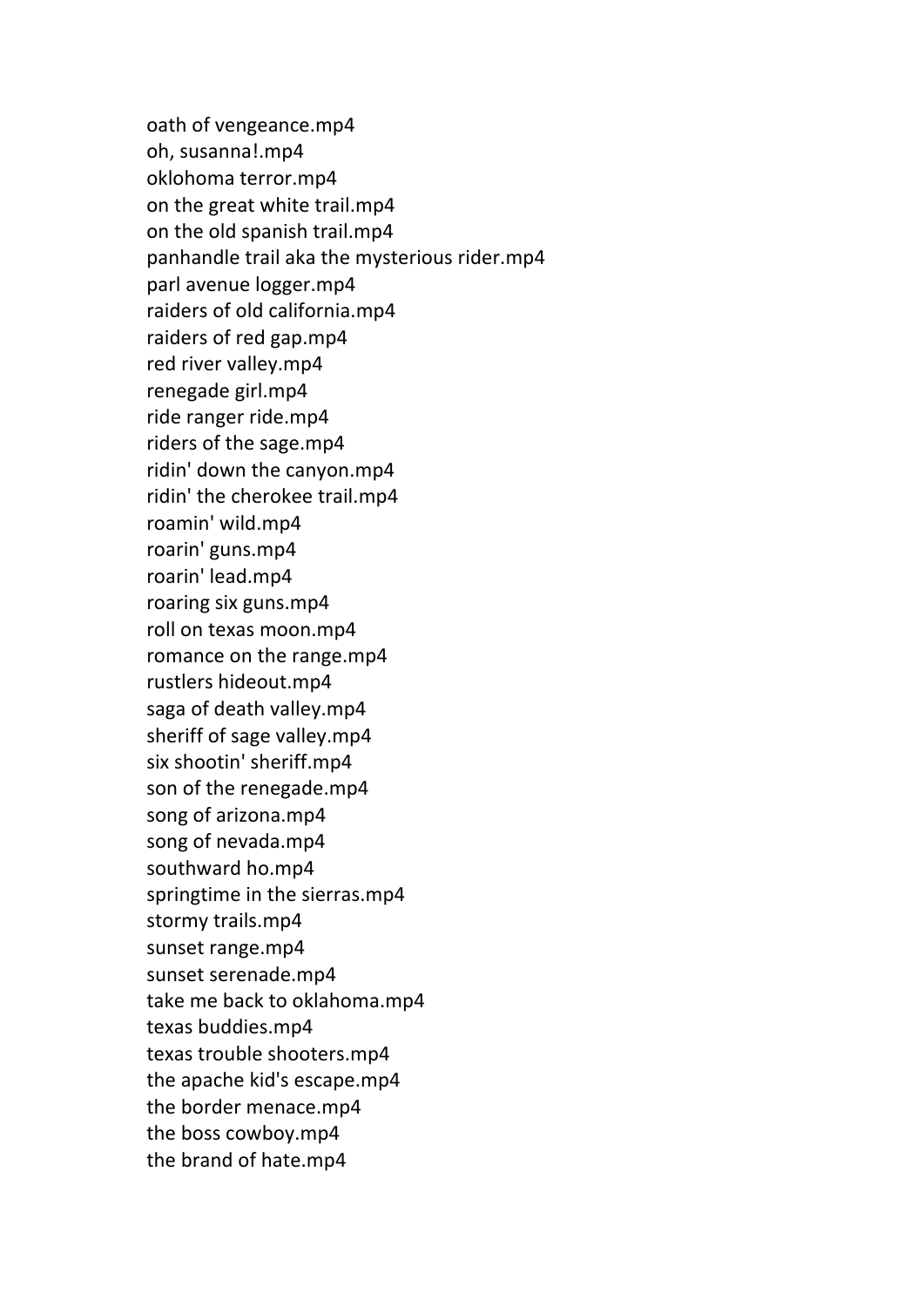the cheyanne kid.mp4 the cowboy and the bandit.mp4 the cowboy and the indians.mp4 the cowboy millionaire.mp4 the crooked trail.mp4 the dawn rider.mp4 the dude bandit.mp4 the fightin renegade.mp4 the fightin' westerner aka the rockey mountain mystery.mp4 the gambling terror.mp4 the gunman from bodie.mp4 the hard hombre.mp4 the kid rides again.mp4 the laramie kid.mp4 the last of the clintons.mp4 the law of the 45's.mp4 the man from texas.mp4 the montana kid.mp4 the naked hills.mp4 the night rider.mp4 the old barn dance.mp4 the range busters.mp4 the red blood of courage.mp4 the rider of the law.mp4 the three mesqeteers.mp4 the trail beyond.mp4 the trail of the silver spurs.mp4 the trusted outlaw.mp4 the two gun man.mp4 the utah trail.mp4 the yellow rose of texas.mp4 thunder in the desert.mp4 thunder over texas.mp4 to the last man.mp4 tombstone canyon.mp4 trail of the hawk aka the hawk.mp4 trailing double trouble.mp4 trouble busters.mp4 trouble in texas.mp4 under western stars.mp4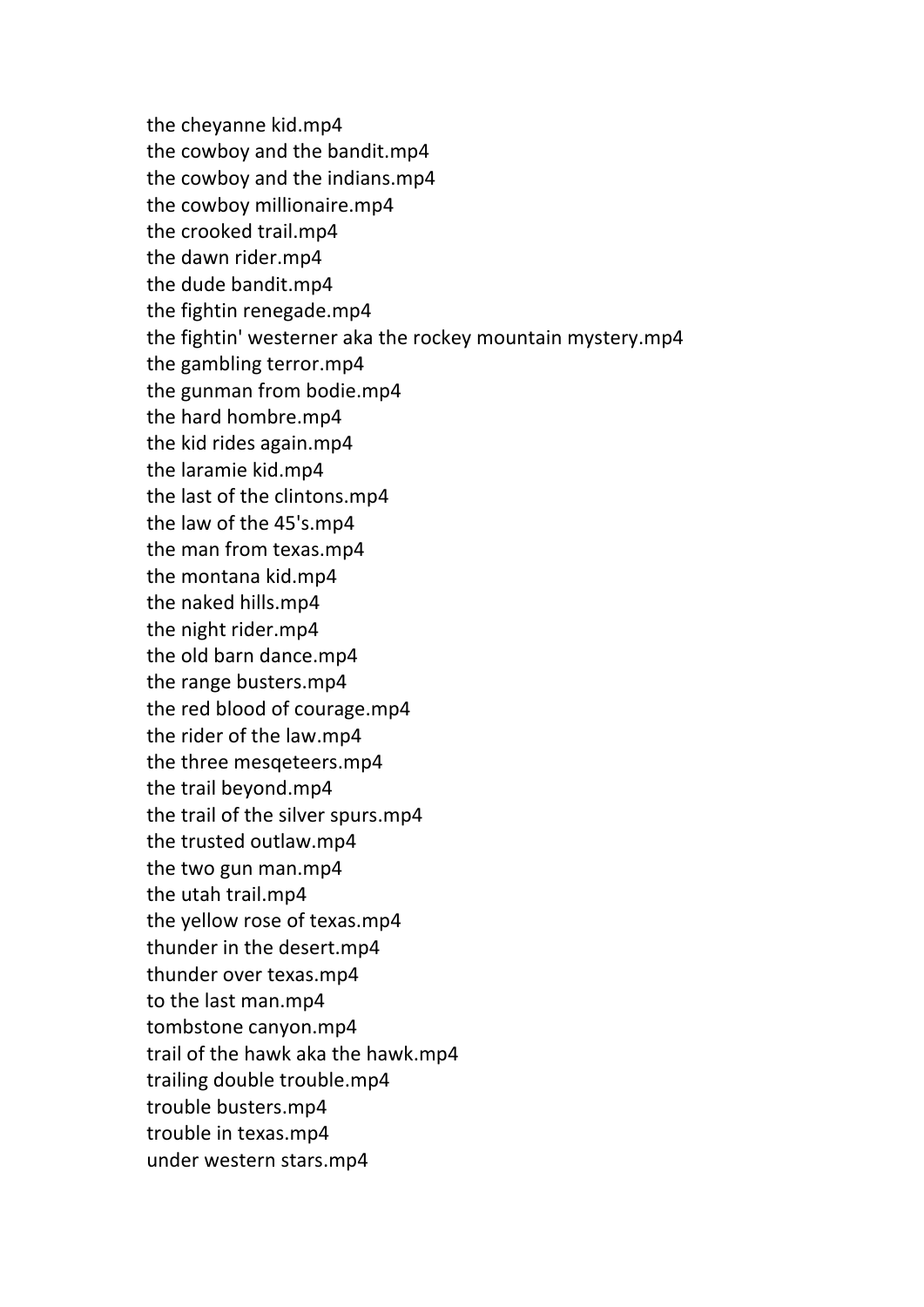valley of terror.mp4 wagon trail.mp4 wagon wheels.mp4 wall street cowboy.mp4 whistlin dan.mp4 whistling bullets.mp4 wild horse phantom.mp4 wild horse.mp4 wings over wyoming aka hollywood cowboy.mp4 wolves of the range.mp4 wranglers roost.mp4 young buffalo bill.mp4

## **Series 29 Titles**

| Annie Oakley                       | 103x25                        |
|------------------------------------|-------------------------------|
| <b>Adventure of Jim Bowie</b>      | 20x25                         |
| <b>Bonanza</b>                     | 30x50                         |
| Champion the wonder horse          | 23x26                         |
| Cowboy G Men                       | 20x25                         |
| Dusty's trail                      | 15x24                         |
| <b>Fighting with Kit Carson</b>    | 12x20                         |
| <b>Flaming frontiers</b>           | 15x20                         |
| Frontier doctor                    | 36x26                         |
| Fury                               | 22x25                         |
| Hawkeye & the last of the Mohicans | 28x25                         |
| <b>Mystery Mountain</b>            | 12x25 (eps range from 16-25') |
| Overland mail                      | 15x20                         |
| Range rider                        | 24x25                         |
| Shotgun slade                      | 12x26                         |
| Stories of the century             | 37x25                         |
| Tate                               | 12x25                         |
| The Cisco kid                      | 33x26                         |
| The Gaby Hayes show                | 16x25                         |
| The last frontier                  | 12x20 (eps range from 15-20') |
| The law of the wild                | 12x20 (eps range from 14-30') |
| The lone ranger                    | 17x22                         |
| Vigilantes are coming              | 12x20 (eps range from 20-30') |
| Phantom of the west                | 10x20 (eps range from 15-20') |
| Raiders of ghost city              | 14x20 (eps range from 15-20') |